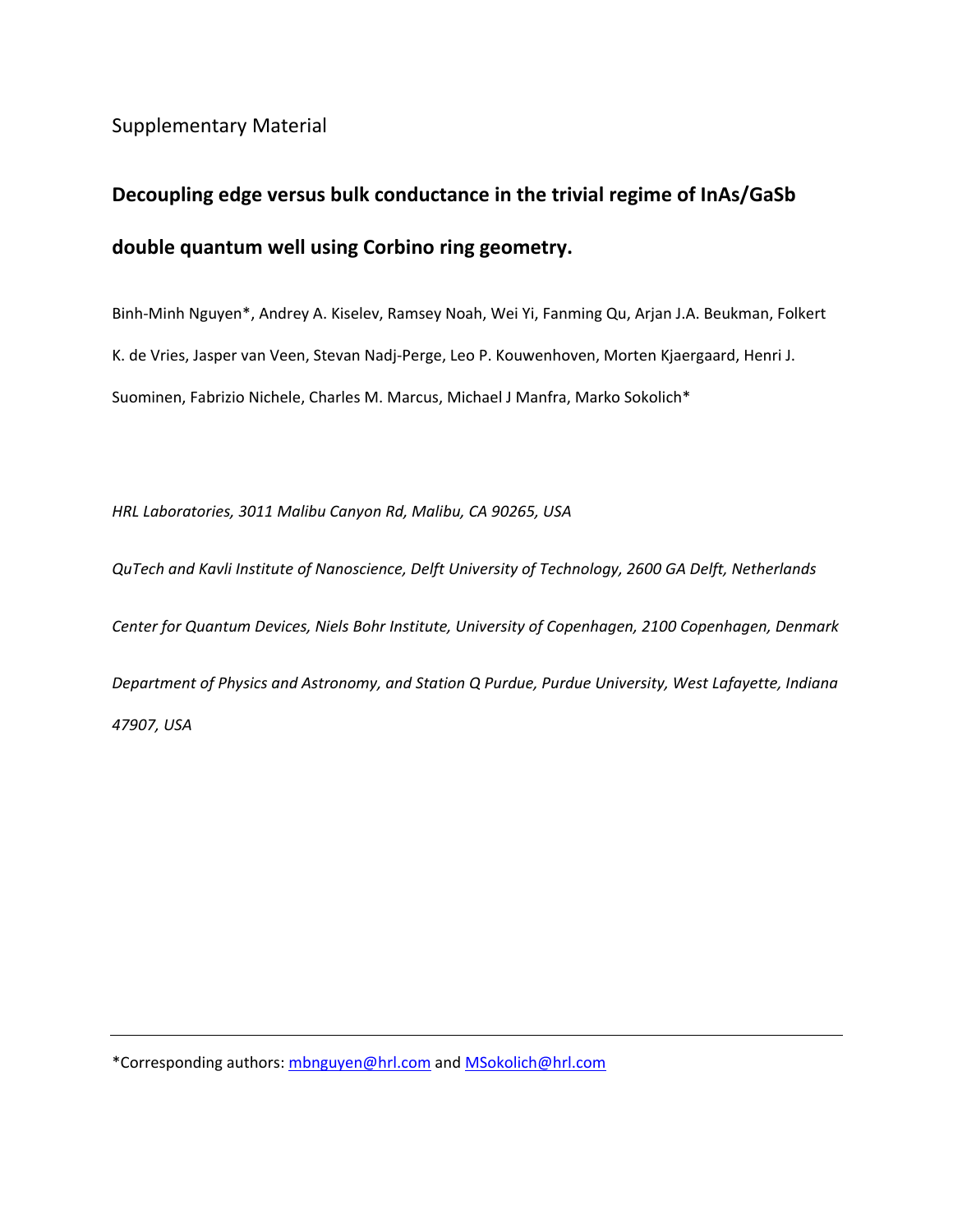## **Contents**

| $\mathbf{L}$    |  |
|-----------------|--|
| $\mathbf{II}$ . |  |
|                 |  |
|                 |  |
|                 |  |
|                 |  |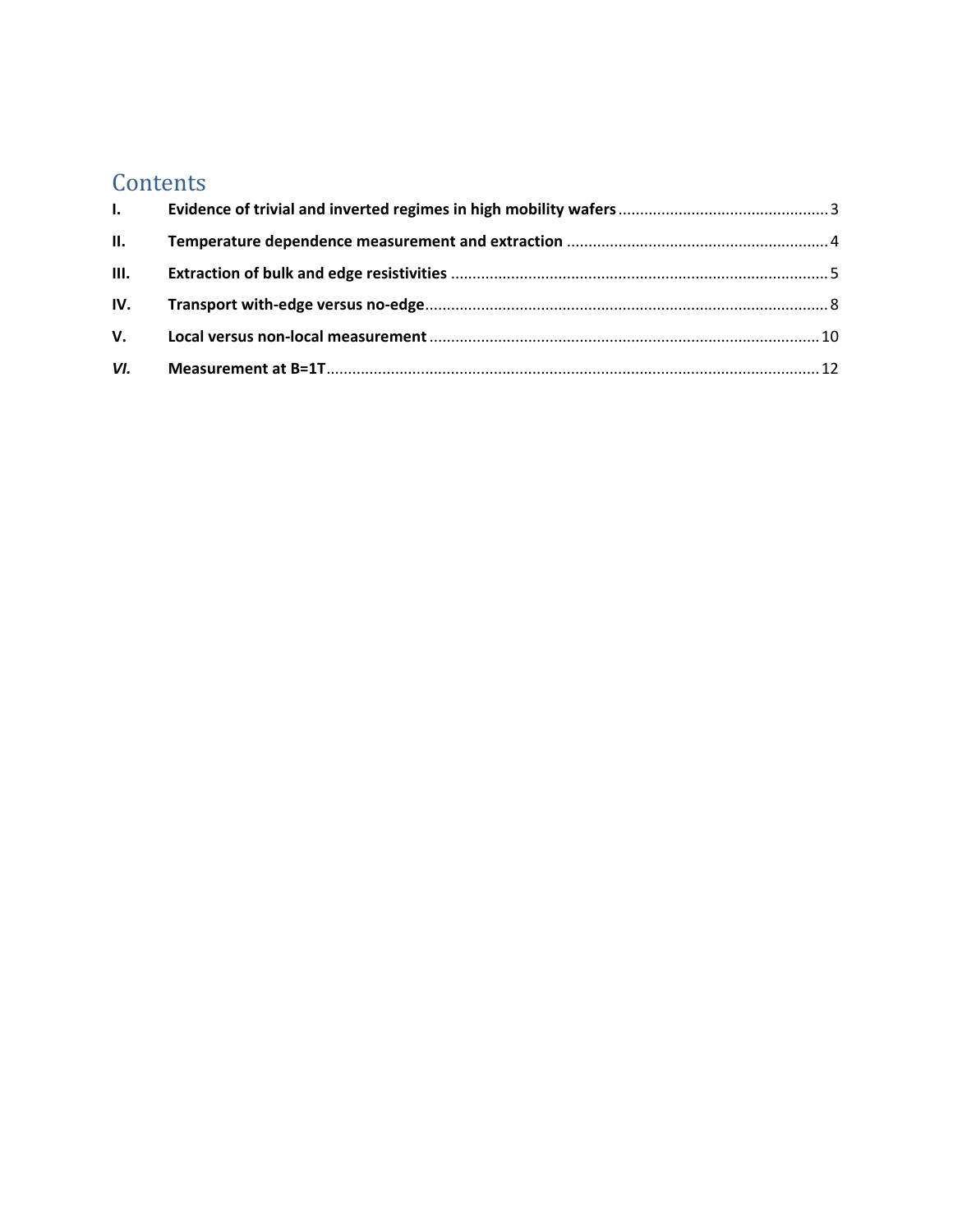## **I. Evidence of trivial and inverted regimes in high mobility wafers**



Figure S 1. *Device schematic and 2D phase diagram of high mobility wafers exhibiting a clear delineation between trivial and inverted regimes. (a,c) Wafer with InAs on GaSb sequencing similar to Ref 1 and Ref 2 and (b,d) Wafer with GaSb on InAs sequencing. All devices were processed using procedure reported in* 

*Ref. 1.*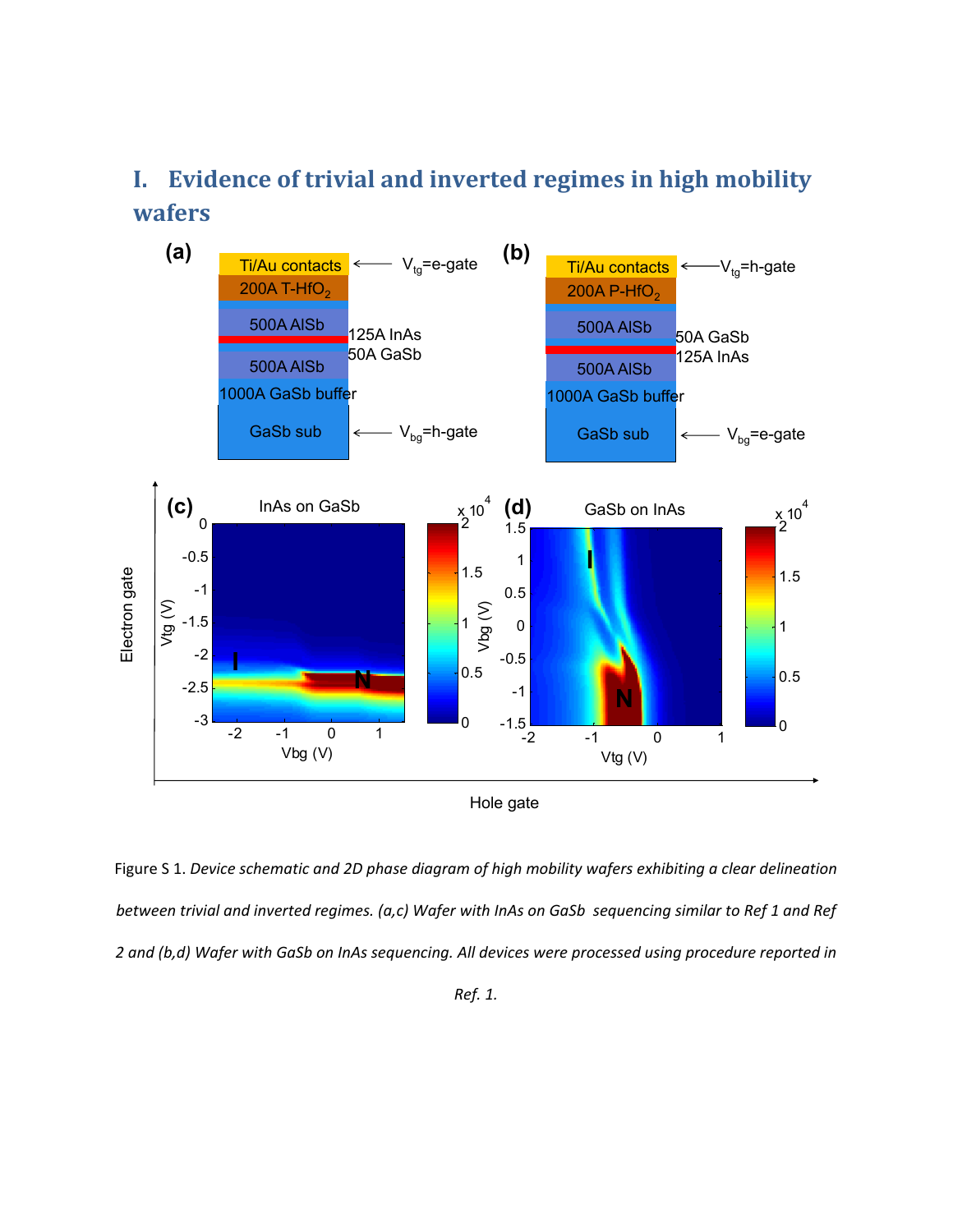#### **II. Temperature dependence measurement and extraction**



*Figure S 2. Temperature dependence of (a) R*<sub>1-3;1-3</sub> and (b) R<sub>1-4;1-4</sub>, along with extracted values for (c) edge *resistivity and (d) bulk resistivity at points A-E in Figure 1 (c), (d), main text. Edge resistivity and edgedominated transport are temperature insensitive while bulk resistivity and bulk-dominated transport exhibit an Arrhenius trend with temperature.* 

As shown in Figure S 2 (a), (b), the temperature dependence of the RP peak resistance has two distinct regimes: below and above 10 K. Below 10 K, with edge contribution, the resistance is relatively insensitive to temperature while without edge, the resistance shows a clear dependence on temperature. Going from A to E, the trend is weakened, and eventually becomes temperature insensitive, which could be explained by a gapless scenario. Beyond point E, we did not see the gap reopening into the inverted regime, unlike previous high mobility devices (see Figure S 1 and Ref. *2*). The energy gap  $\Delta$  was extracted from the Arrhenius trend  $R \sim \exp(\Delta/2k_BT)$  to be ~13 K for point A and vanishing at E. At higher temperature regime (*T*>10 K), both resistances, with and without edges, roll over to a steeper slope, likely due to the fact that the bulk resistivity becomes so low that it now dominates the edge channel. The new energy gap is ~80 K, although reliable estimation is difficult*.* The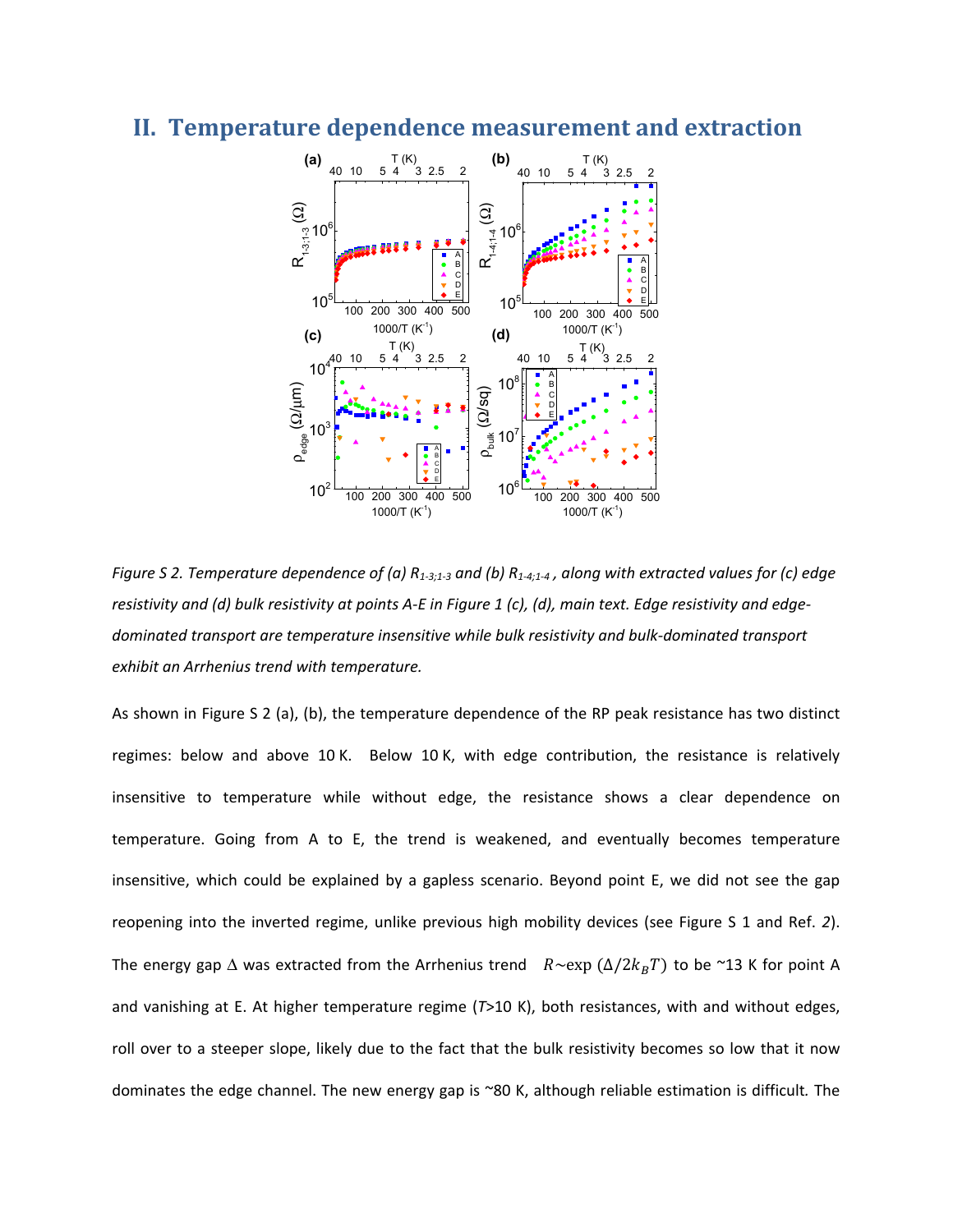two-gap trend is similar to what was reported in Ref.  $^3$  where the larger gap at high temperatures was assigned to be the hybridization-induced minigap and the smaller gap at low temperatures was assigned to be the localization gap. In Ref.<sup>3</sup>, the transition between the two gap regimes also coincided with the turn on of the edge conductance, similar to what we see here in Figure S 2. However, in our case where the device was clearly in the trivial regime, the two energy gaps should not be due to the hybridization effect. Yet, its magnitude is conspicuously different from the expected direct gap between the conduction and valence states in the double layer. We speculate that a smaller gap could stem from disorder percolation<sup>4</sup> or from a localized shallow impurity level to either the conduction or valence band<sup>5</sup>.



### **III.Extraction of bulk and edge resistivities**

*Figure S 3. Bias distribution maps simulated in the resistor network model for two cases of (a) modest*  (10<sup>3</sup>) and (b) large (10<sup>5</sup>) bulk-to-edge resistivity ratio; (c) resistance ratio R<sub>1-2;3-4</sub>/R<sub>1-2;5-6</sub> and (d) scale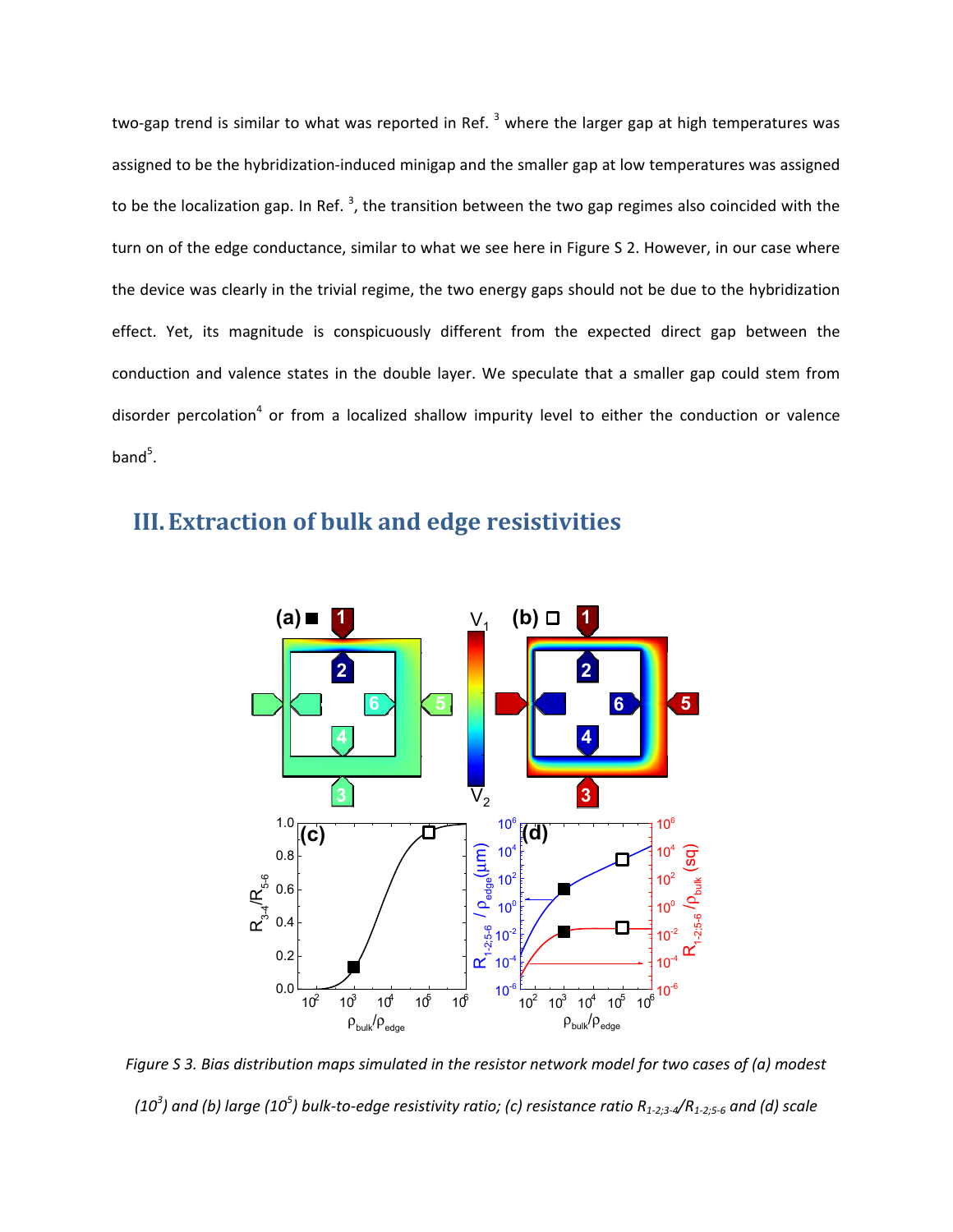*factors R1-2;5-6/*ρ*edge and R1-2;5-6/*ρ*bulk as a function of bulk-to-edge resistivity ratio. Markers ■ and □ in (c), (d) indicate the resistivity ratios used in the simulations depicted in (a) and (b), respectively. The arrows in (d) indicate the corresponding axis.* 

Shown in Figure S *3* (a) and (b) are bias distribution maps of our device when current is fed through terminals 1-2, for two representative  $\rho_{\textit{bulk}}/$   $\rho_{\textit{edge}}$  ratios of 10<sup>3</sup> and 10<sup>5</sup> (μm per □). Smaller resistivity ratio means the bulk is relatively more conductive, leading to the current running straight in the mesa between terminals 1 and 2, while with larger resistivity ratio, the bulk becomes relatively more insulating, the lower resistance edges form quasi-equipotential contours extending around the whole device. This transition is exactly what we have observed in the experiment.

Beyond qualitative explanation of experimental data, the resistor network simulation also allows for a simultaneous extraction of edge and bulk resistivities. As shown in Figure S *3* (c), the resistance ratio *R1-2; 3-4/R1-2;5-6* is dictated by the ratio of bulk over edge resistivity alone, so the resistivity ratio can be extracted from the measured resistance ratio *R1-2; 3-4/R1-2;5-6* which does not involve contact resistance. Next, at a fixed ρ*bulk/*ρ*edge* ratio, the absolute resistance value *R1-2;5-6* scales linearly with the bulk (or, equivalently, edge) resistivity with a scale factor dependent on ρ*bulk/*ρ*edge*. Figure S *3* (d) plots the simulated ratio *R1-2;5-6/*ρ*edge* (and also *R1-2;5-6/*ρ*bulk* , equal, of course, to *R1-2;5-6/*ρ*edge* divided by ρ*bulk/*ρ*edge*) as a function of ρ*bulk/*ρ*edge*. This allows for independent evaluation of ρ*edge* and ρ*bulk* once R1-2;5-6 and ρ*bulk/*ρ*edge* are determined.

To reflect chiral nature of edge channels at finite B (although with a possibility of closely spaced counterpropagating edge states that would allow some back scattering), we experimented also with simulations of a very similar and only minimally-modified *diode-resistor* network, which blocks (either fully or only partially) current backflow along the edges (with the preferable direction controlled by the sign of *B*). Thus, unlike the linear all-resistor network, the non-linear diode-resistor network is inherently sensitive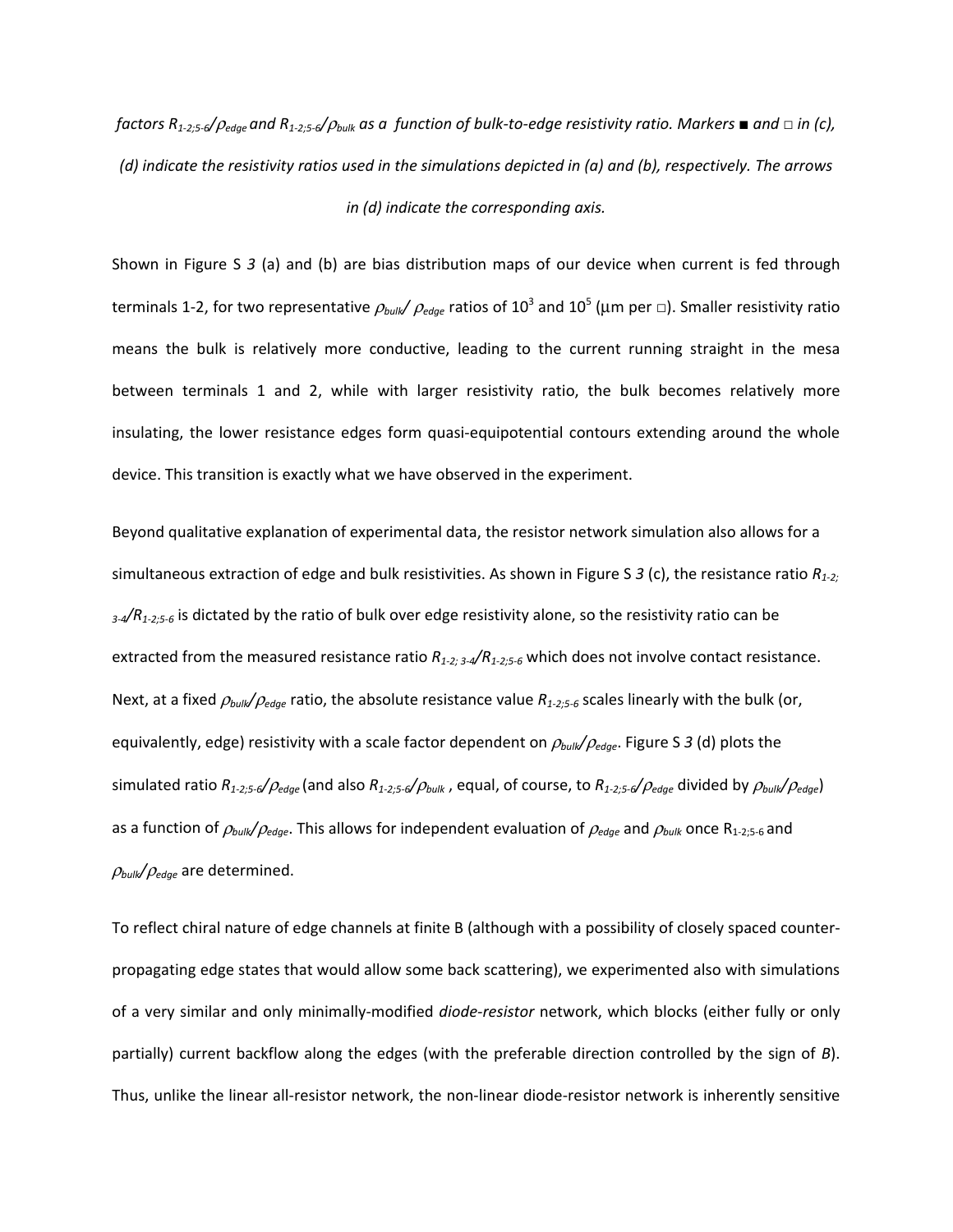to the orientation of the applied magnetic field (or, equivalently, polarity of the feeding terminals), an observation of the model behavior that is fully supported by simulations. For the magnetic field pointing *into* the plane of the device in main text's Figure 1(b), current should prefer to flow clockwise along the outer edge of the device and counterclockwise along its inner edge. This is the case for the data measured at B=2 T shown in main text's Figure 2 (e)-(h). At high electron densities, i.e., deep in the IQHE regime, we simulate the experimental data using the *fully-blocking* diode-resistor network, while at the RP all-resistor network is more appropriate. For the lack of a detailed quantitative description of a crossover between these two regimes (where, intuitively, a partially-blocking diode-resistor network would be applicable), we attempted to simply patch them together along the crossover canyon boundary. Overall, the result is visually similar to the one obtained when processing data using the allresistor network throughout [as depicted in main text's Figure 3 (c) and (d)]. Empirically, the edge in the diode-resistor network ends to be slightly more conductive (up to ~1.7x at largest ρ*bulk/*ρ*edge*) to compensate for the unidirectional current flow.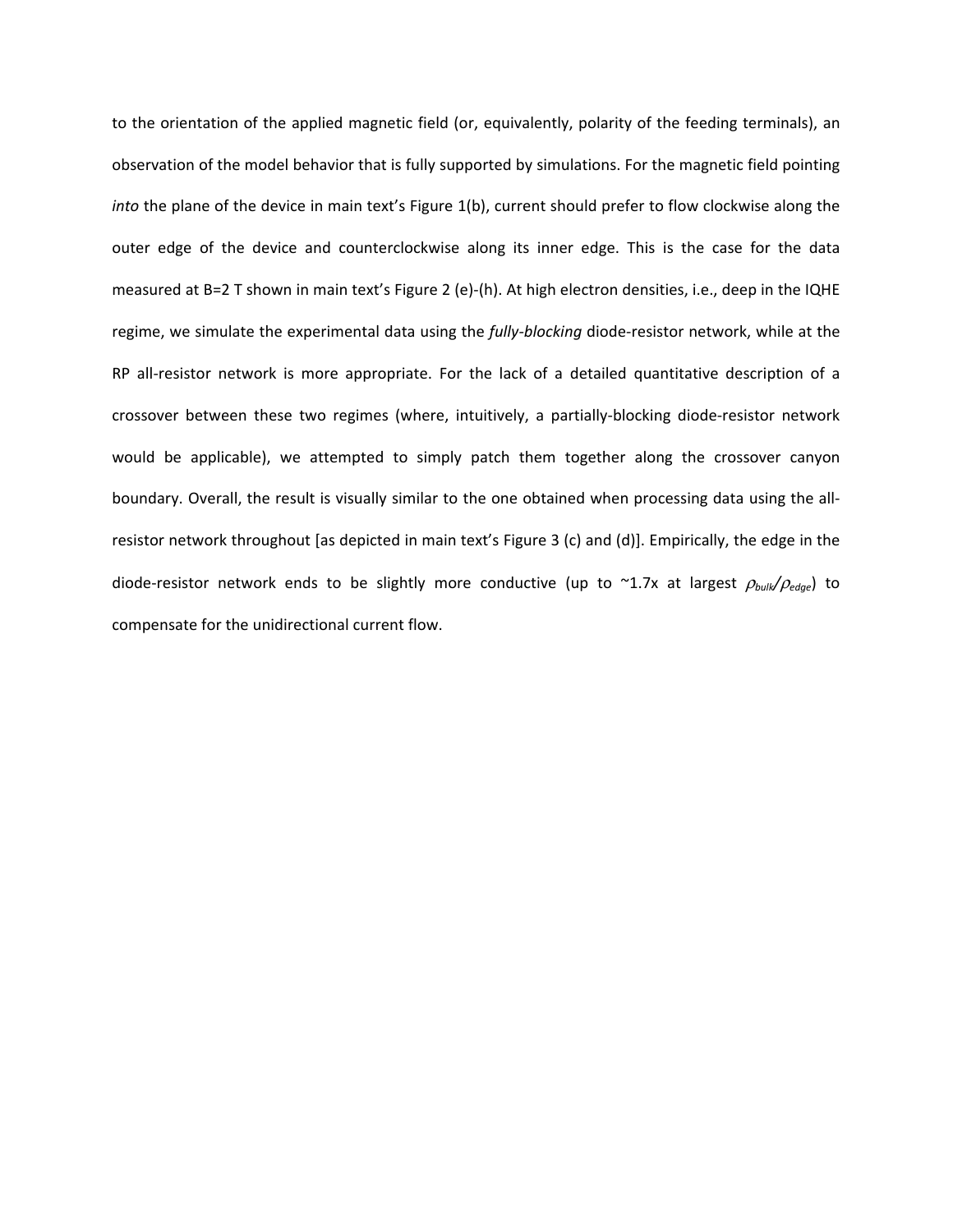

#### **IV. Transport with-edge versus no-edge**

*Figure S 4. 1D line cuts of R*<sub>1-3:1-3</sub> and R<sub>1-4:1-4</sub> as a function of a) back gate bias at V<sub>ta</sub>=-2.36 V and b) top *gate bias at V<sub>ba</sub>=0V. The on-set of edge conductance is indicated by the kinks of the <sub>R1-3;1-3</sub> curves, as well as by the deviation of R1-3;1-3 from R1-4;1-4 (dashed boxes). When dominated by edge conductance, the negative slope of the R1-3;1-3 curves suggests an electron-nature of the edge transport. The peak of R1-3;1- 3 of 7 k*Ω *corresponds to an edge resistivity of 1.6 k*Ω*/*μ*m for 2 parallel edge channels with length of 880*  μ*m each. This edge resistivity is close to the extraction value of 2 k*Ω*/*μ*m achieved with the resistor network model.* 

As discussed in the main text, the evidence of edge conductance can be seen from the comparison between  $R_{1-3;1-3}$  (with edge)and  $R_{1-4;1-4}$  (without edge). 1D line cuts of main text's Figure 1 (c) and (d) at a constant V<sub>tg</sub>=-2.36 V and V<sub>bg</sub>=0V are shown in Figure S 4 (a) and (b), respectively. When the bulk channel is highly conductive, there is no potential difference between leads 3 and 4 across the mesa, thus the two resistances overlap (outside of the dashed boxes). When the bulk becomes more resistive, leads 3 and 4 are electrically "disconnected", revealing a difference in conductance paths. Between leads 1 and 4, carrier must pass through the resistive bulk while between leads 1 and 3, carrier can travel along the edge if the bulk is too resistive. A deviation of  $R_{1-3;1-3}$  from  $R_{1-3;1-4}$  hence indicates the turn on of edge conductance.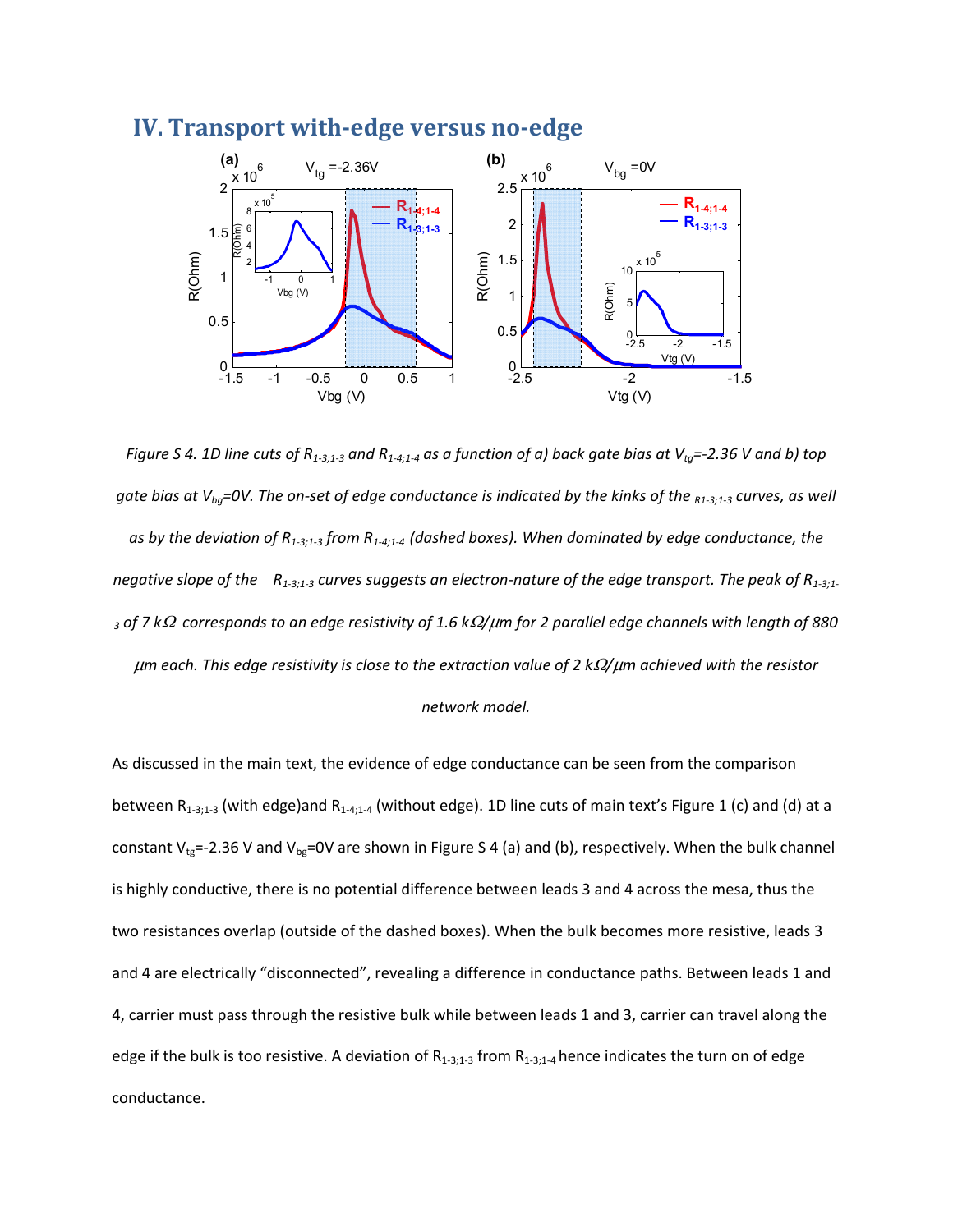

*Figure S 5 (a) schematic of a Hall bar, (b) Longitudinal resistance (* $R_{xx}$  *= V<sub>23</sub>/I<sub>56</sub>) map as a function of top and back gate biases, dashed lines indicate biases where a 1D line cut is plotted in (c) Vbg=-1V and (d) Vtg=-2.8V. Dashed boxes in (c) and (d) highlight edge-transport dominated regime. The negative slope of the resistance curve suggests an electron-nature of the edge transport. The resistance maxima of 94 k*<sup>Ω</sup> *scales with the edge length (100* μ*m for 2 parallel edges) with a linear edge resistivity scale factor of ~1.9 k*Ω*/*μ*m. This edge resistivity is close to the extraction value of 2 k*Ω*/*μ*m achieved with resistor network model.* 

Between leads 1 and 3, there are two possible parallel conductance path: (1) inside the bulk, along the mesa, and (2) at the outer edge of the mesa. The measured resistance is roughly the smaller between the two. When the bulk is more conductive than the edge (smaller resistance, outside of dashed boxes), the measured  $R_{1-3;1-3}$  reflects the bulk resistance and when the bulk is more resistive than the edge (inside the dashed boxes), the measured  $R_{1-3;1-3}$  reflects the edge resistance. The two kinks in  $R_{1-3;1-3}$ curve right at the separation of  $R_{1-3;1-3}$  and  $R_{1-3;1-4}$  indicate a change in conductance mechanisms, which,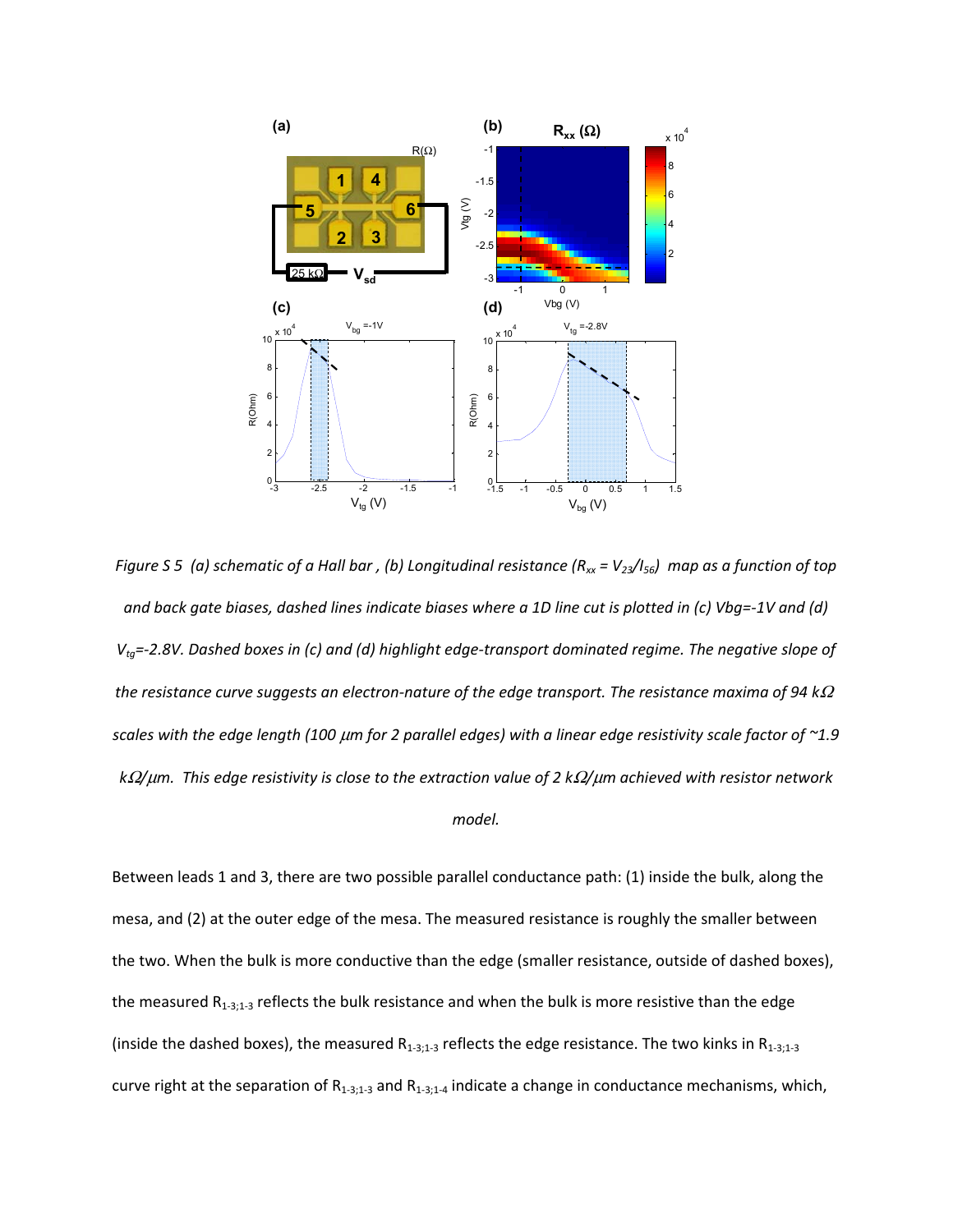in this case, is the transition from bulk dominant to edge dominant conductance. The same kinked character is also observed in a Hall bar device with parallel edge-bulk channel (*Figure S 5*). Note that in the Hall bar, the longitudinal resistance  $R_{xx}$  does not involve contact resistance, so the kink-transition is not due to contact resistance effect. When dominated by the edge conductance, both  $R_{1-3;1-3}$  of the Corbino ring and  $R_{xx}$  of the Hall bar have a decreasing trend with positive gate bias, suggesting an n-type nature of electron transport. Assuming the measured edge resistance is linear with length, we estimate the resistivity per unit length of 1.6 k $\Omega/\mu$ m and 2 k $\Omega/\mu$ m for the Corbino ring and Hall bar, respectively. These values are close to the ~2 k $\Omega/\mu$ m range numerically extracted from R<sub>1-2;3-4</sub> and R<sub>1-2;5-6</sub> data.



#### **V. Local versus non-local measurement**

*Figure S 6 Local and non-local resistance maps under different measurement configurations.*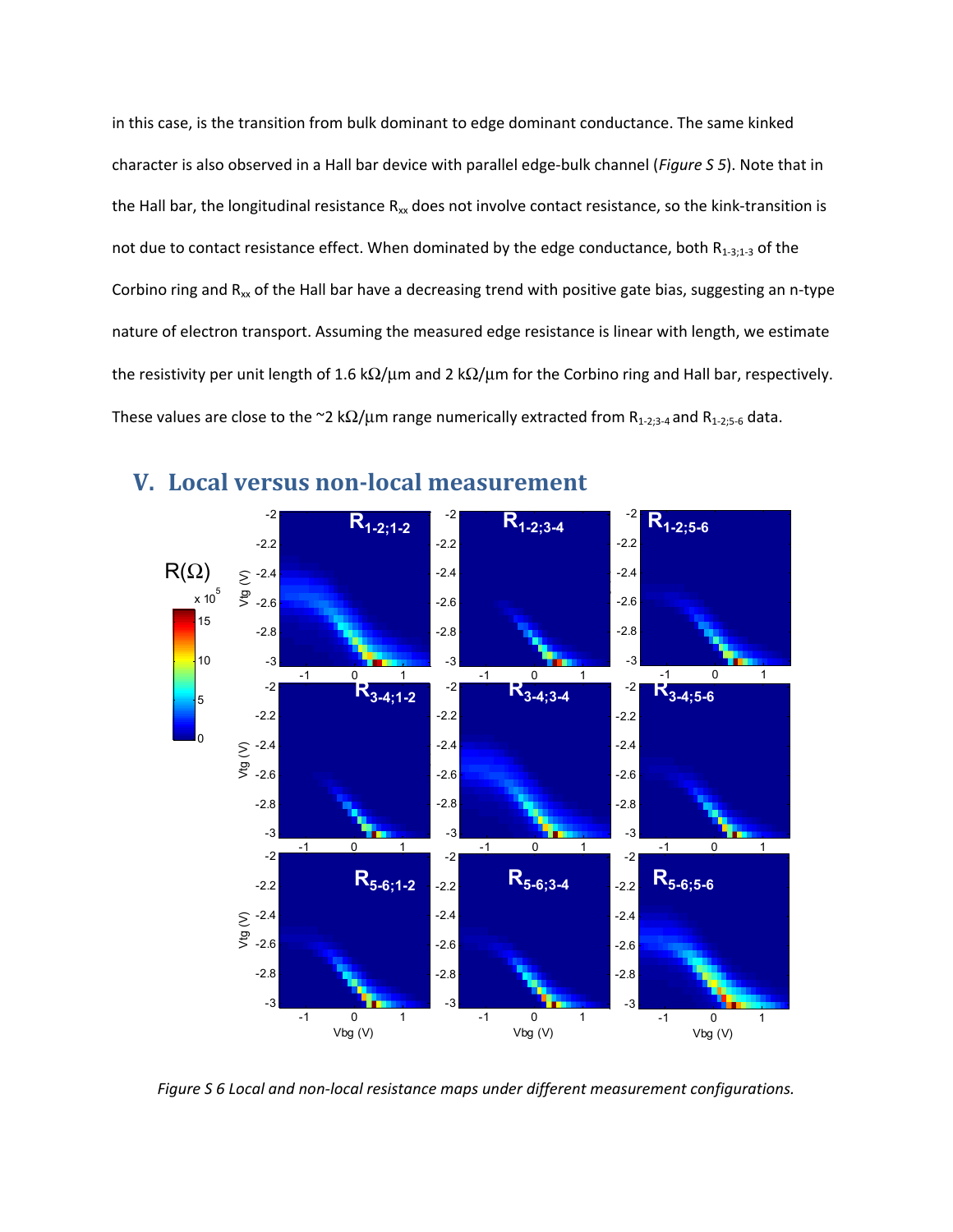As a proof of edge conductance, Figure 2 in the main text already discussed non-local measurement with current running through leads 1-2 and voltage measured at leads 3-4 and 5-6. At the RP, voltages measured across 3-4 and across 5-6 are similar to the set voltage between 1-2. Same behavior is observed when current is running through the 3-4 pair or 5-6 pair and voltage measured across other pairs (*Figure S 6*). This clearly proves that the inner and outer edge are almost two equi-potential surfaces, a scenario only possible if there is substantial conductance along the edges.



*Figure S 7 Quasi local measurement in the Corbino ring device suggesting the presence of edgeconductance: (a) R1-3;1-3 , (b) R1-3;2-4 and (c) R1-3;5-6.* 

Evidence of edge conductance can also be seen from other quasi local measurement (e.g see *Figure S 7*). When current flows between 1-3, the discrepancy between local  $R_{1-3;1-3}$  and quasi local  $R_{1-3;2-4}$  delineates edge-dominated transport regime from bulk-dominated regime by the low resistance "tongue" in the middle of the resistance peak stripe of  $R_{1-3,2-4}$ . This is due to the electrical disconnection between 1 and 2, and between 3 and 4 when the bulk resistivity high, leads 2 and 4 become floating, resulting in low  $R_{1-3:2-4}$  . In addition, there is a substantial voltage built up between leads 5 and 6 at gate biases defining the resistance peak [*Figure S 7* (c)]. If the conductance is purely bulk-dominated, there should not be any built-up potential across 5-6, but it is not the case experimentally.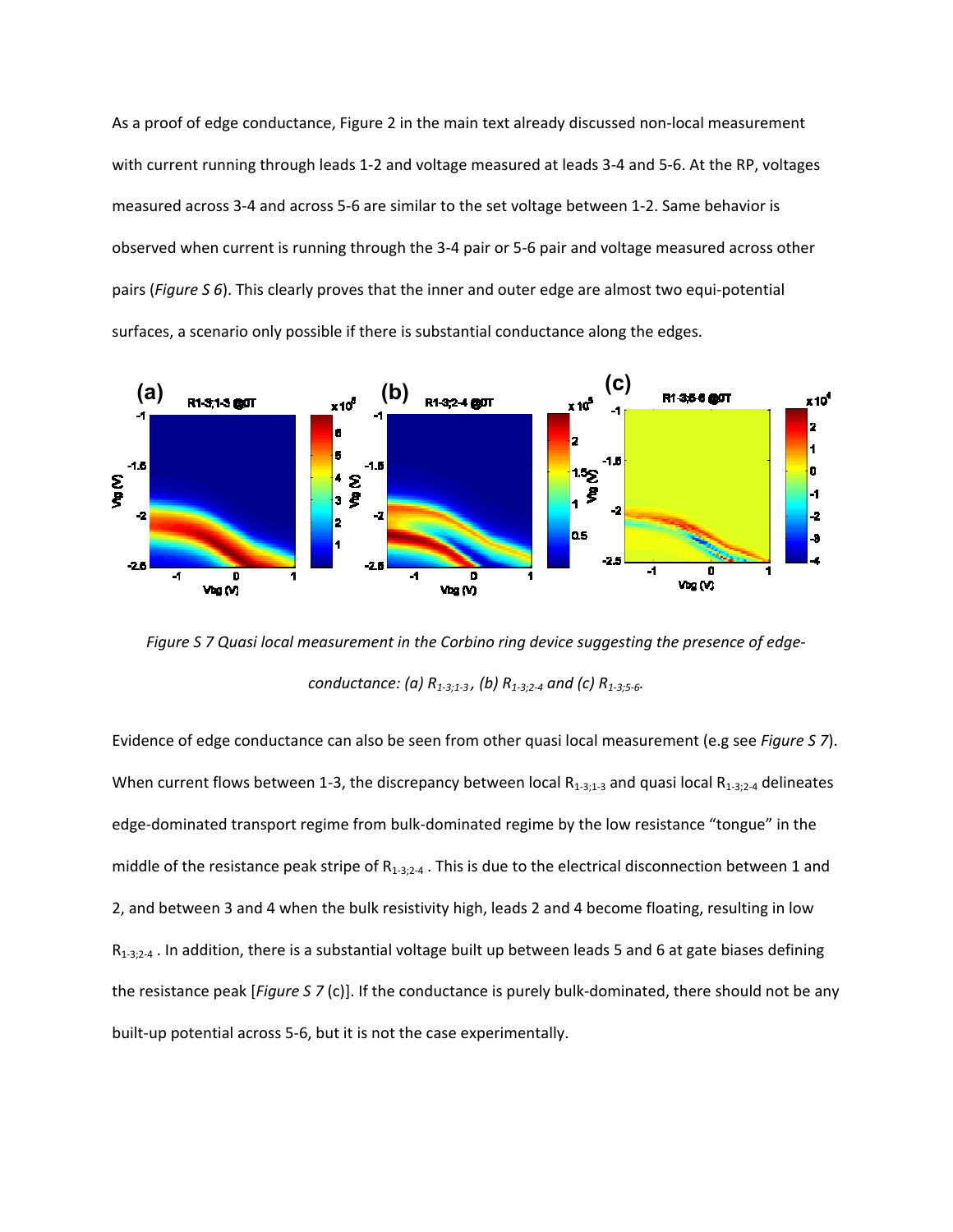

*Figure S 8 Local and non-local resistance maps under B=1T.* 



*Figure S 9 Extracted bulk and edge resistivity at B=1T* 

Similar to analysis and extraction for B-0 and B=2T in the main text, additional data at B=1T are shown in *Figure S 8* and *Figure S 9* to illustrate the high dynamical range of the extraction technique. At B=1T, the ripplings are absent, but the increase of bulk resistance already allows for extraction of bulk and edge resistivity outside of the RP.